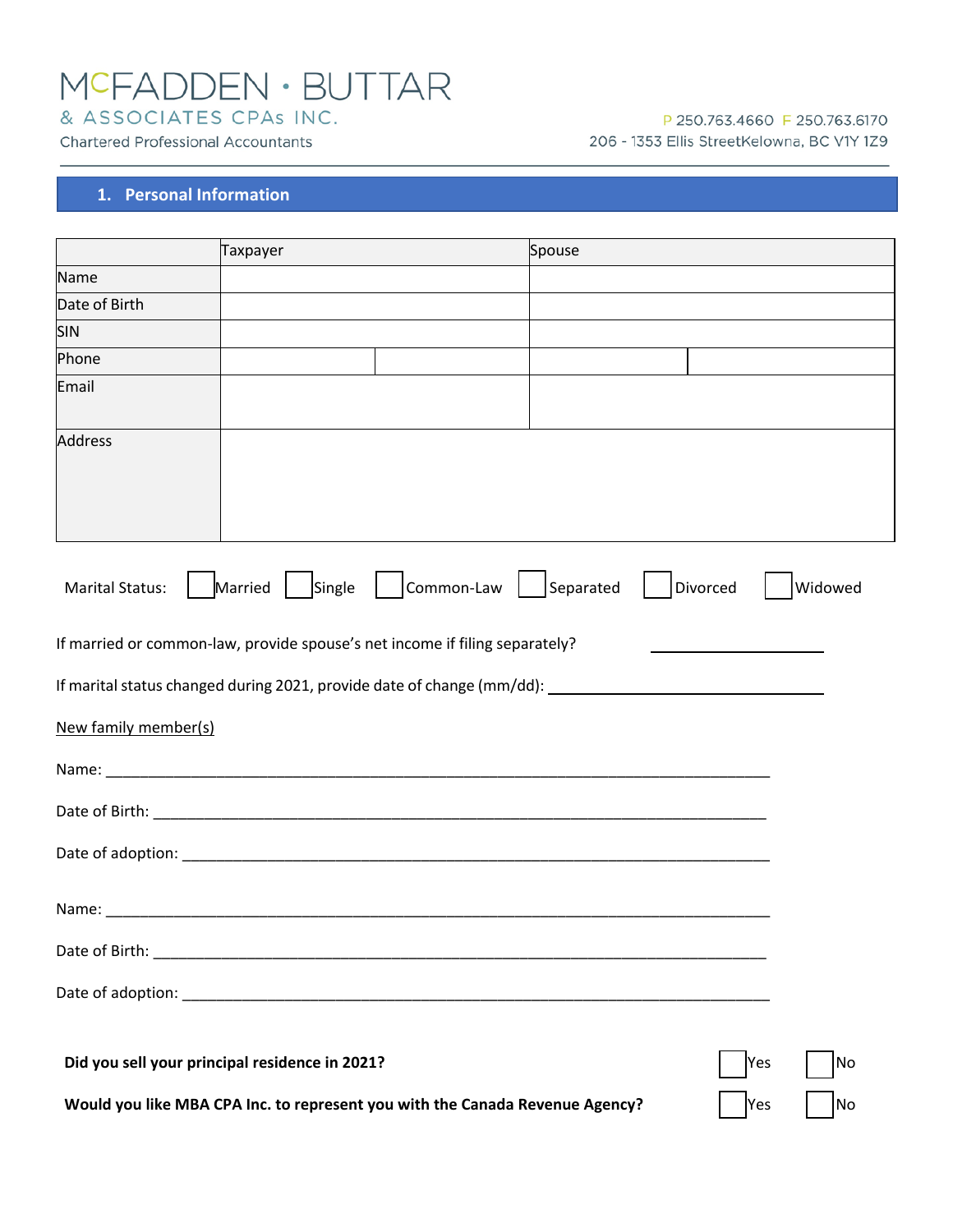#### **2. Residence**

| Province or territory of residence on December 31, 2021:                                                                                               |              |            |
|--------------------------------------------------------------------------------------------------------------------------------------------------------|--------------|------------|
| Did you immigrate to Canada or emigrate from Canada during the year?                                                                                   | lYes         |            |
|                                                                                                                                                        |              |            |
|                                                                                                                                                        |              |            |
| 3. Elections Canada                                                                                                                                    |              |            |
| Are you a Canadian Citizen?<br>If yes, do you authorize CRA to provide information to Elections Canada to update the<br>National Register of Electors. | lYes<br>lYes | lNo<br>lNo |
| 4. Foreign Reporting - T1135                                                                                                                           |              |            |
| Did the taxpayer own or hold foreign investment property with a total cost of more than<br>CDN \$100,000 at any time during the year?                  | lYes         | lNo        |

## **5. Dependants**

A dependent is someone related to you who is dependent on you for support at some time in the year.

| Name | Relationship | Date of Birth | $\mathsf{SIN}$ | Physical or<br>Mental<br>Impairment? | Income |
|------|--------------|---------------|----------------|--------------------------------------|--------|
|      |              |               |                |                                      |        |
|      |              |               |                |                                      |        |
|      |              |               |                |                                      |        |
|      |              |               |                |                                      |        |
|      |              |               |                |                                      |        |

**Ensure that you provide ALL information slips with your return. The process the Canada Revenue Agency (CRA) uses to match information slips to tax returns is very accurate. In certain circumstances, you can be penalized for unreported income at up to 20% of the unreported amounts.**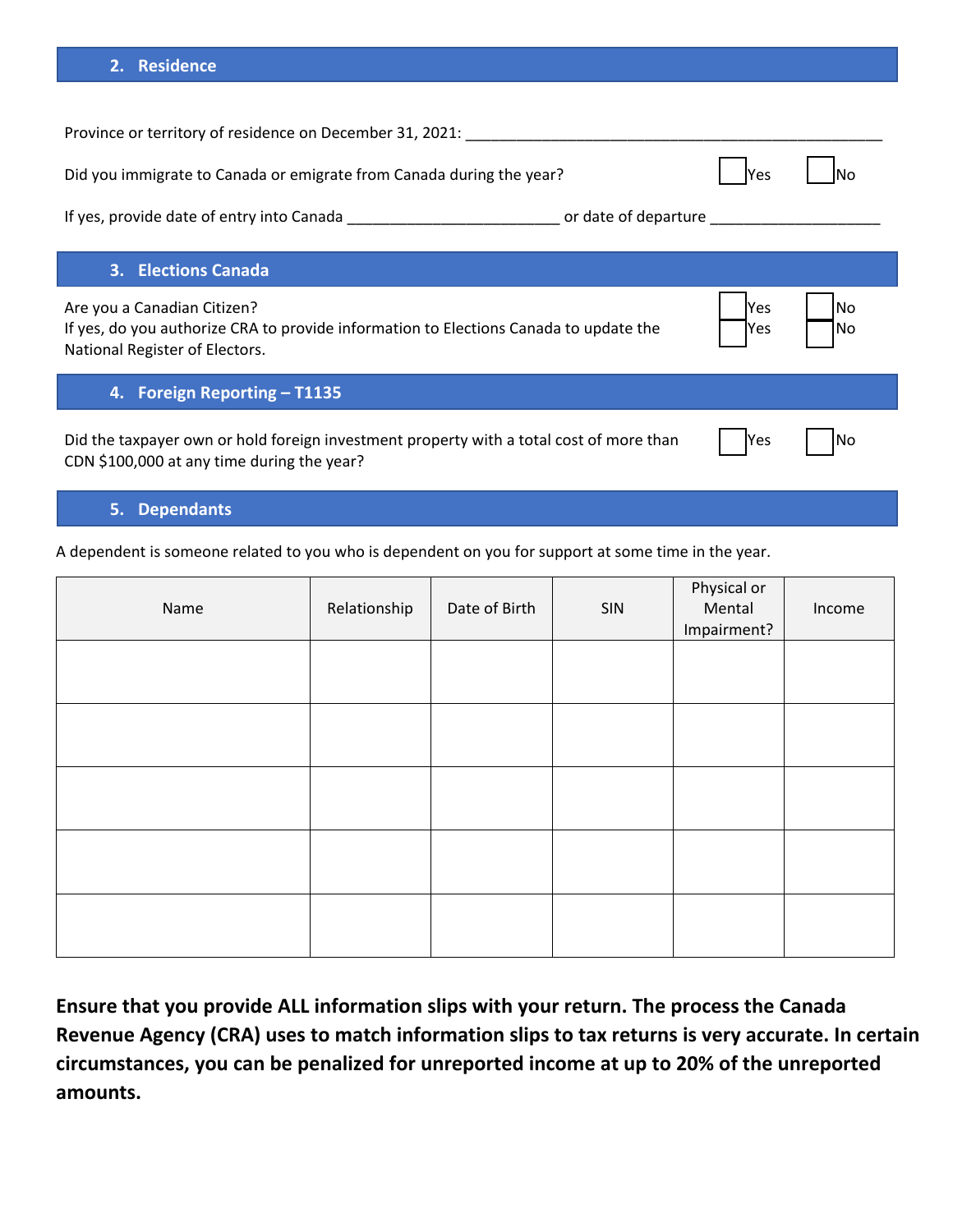## **6. General Income/Deduction**

| T4 slips - Employment income?                                       | Yes        | No             |
|---------------------------------------------------------------------|------------|----------------|
| T4A - Other income (i.e. Covid Subsidies)                           | Yes        | N <sub>o</sub> |
| T4E - Employment Insurance?                                         | Yes        | No             |
| T5007 - Social assistance?                                          | Yes        | No             |
| Employment income or taxable benefits not shown on T4 slip?         | Yes        | No             |
| Dollar amount of gratuities and tips?                               | <b>Nes</b> | No             |
| Amount paid for union and professional dues and organization names? | Yes        | No             |
| Receipts for child care expenses, with receipts, for each child?    | <b>Nes</b> | No             |
| Receipts for moving expenses paid in the year?                      | Yes        | No             |
| Receipts for support payments made or received?                     | Yes        | Νo             |
| Receipts for Home office expenses due to Covid-19?                  | <b>Yes</b> | lΝo            |
| Detailed Method (T2200S)                                            | <b>Yes</b> | lNo            |
|                                                                     |            |                |
| Temporary Flat Rate Method (# of days worked from Home)             | days       |                |
| Receipts for deductible employment expenses (T2200)?                | Yes        | No             |
| Is a signed form T2200 attached?                                    | Yes        | No             |
| 7. Pension Income                                                   |            |                |
| T4A - Pension, retirement, and annuity income?                      | Yes        | No             |
| T4AP - Canada pension plan benefits?                                | Yes        | No             |
| T4A (OAS) - Old Age Security pension slip/foreign pensions?         | Yes        | No             |
| T4A (RCA) - Retirement compensation arrangements?                   | Mes        | No             |
| T4RSP - Registered retirement savings plan withdrawal?              | Yes        | No             |
| T4 RIF - Registered retirement income fund withdrawal?              | Yes        | No             |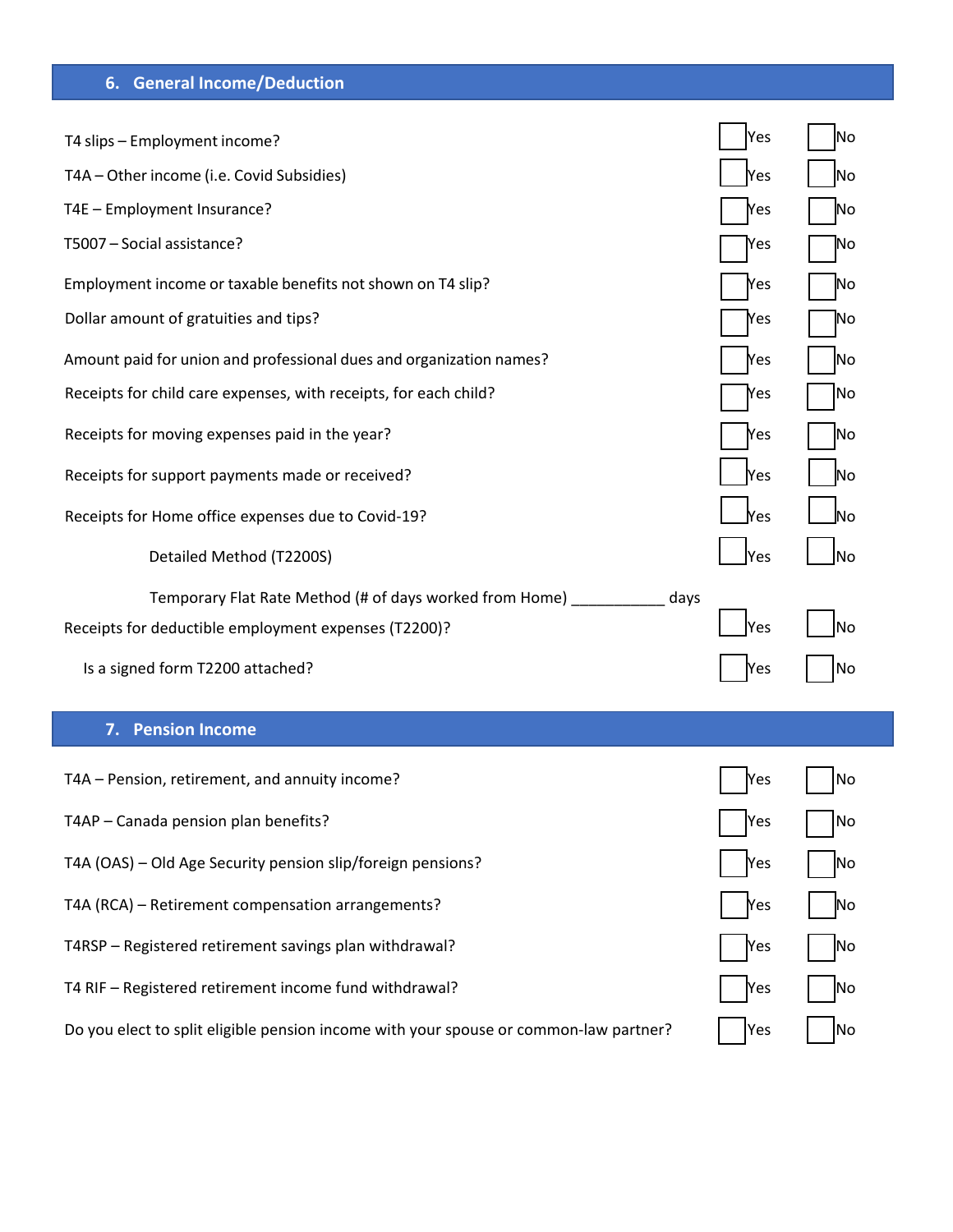## **8. Investment Income/Deductions**

| T3 – Income form trust allocations?          | <b>Yes</b>          | N <sub>O</sub>                            |
|----------------------------------------------|---------------------|-------------------------------------------|
| T5 - Investment income?                      | Yes                 | $\vert$ $\vert_{\text{No}}$               |
| T4PS – Income from profit sharing plans?     | $\vert$ $\vert$ Yes | $\vert$ $\vert_{\text{No}}$               |
| T5013 - Partnership income?                  | Yes                 | $\begin{bmatrix} 1 \\ 0 \end{bmatrix}$ No |
| T5008 - Income from securities transactions? | Yes                 | $\overline{\phantom{a}}$ No               |

Did you dispose of property? If so, provide details on the sale such as documents to support the selling price, purchase price, and any additional costs such as major renovations.

Did you dispose of investments? If so, provide capital gain summary from Broker.

| Interest paid to earn income |  |
|------------------------------|--|
| Management fees paid         |  |
| Accounting/legal fees paid   |  |

## **9. Self-Employment/Business Income**

| Financial statement(s)/schedule of revenue and expenses attached? (see attachment for<br>schedule)                           | <b>Yes</b>  | No |
|------------------------------------------------------------------------------------------------------------------------------|-------------|----|
| Are you GST registered? GST#                                                                                                 | Yes         | No |
| If yes, is MBA CPA Inc. to file your GST return?                                                                             | <b>Yes</b>  | No |
| Have you registered to be eligible for Employment Insurance Special Benefit? (maternity,<br>parental, and sickness coverage) | <b>Yes</b>  | No |
| Have you registered for WCB personal option protection? (coverage for self-employed<br>individuals)                          | lYes        | No |
| Is there a list of all asset additions and disposals? (including cars, equipment, etc.)                                      | <b>IYes</b> | No |
| <b>10. Rental Income</b>                                                                                                     |             |    |
| If you owned rental property, is a statement of rental income attached?<br>(see attachment for schedule)                     | <b>Yes</b>  | No |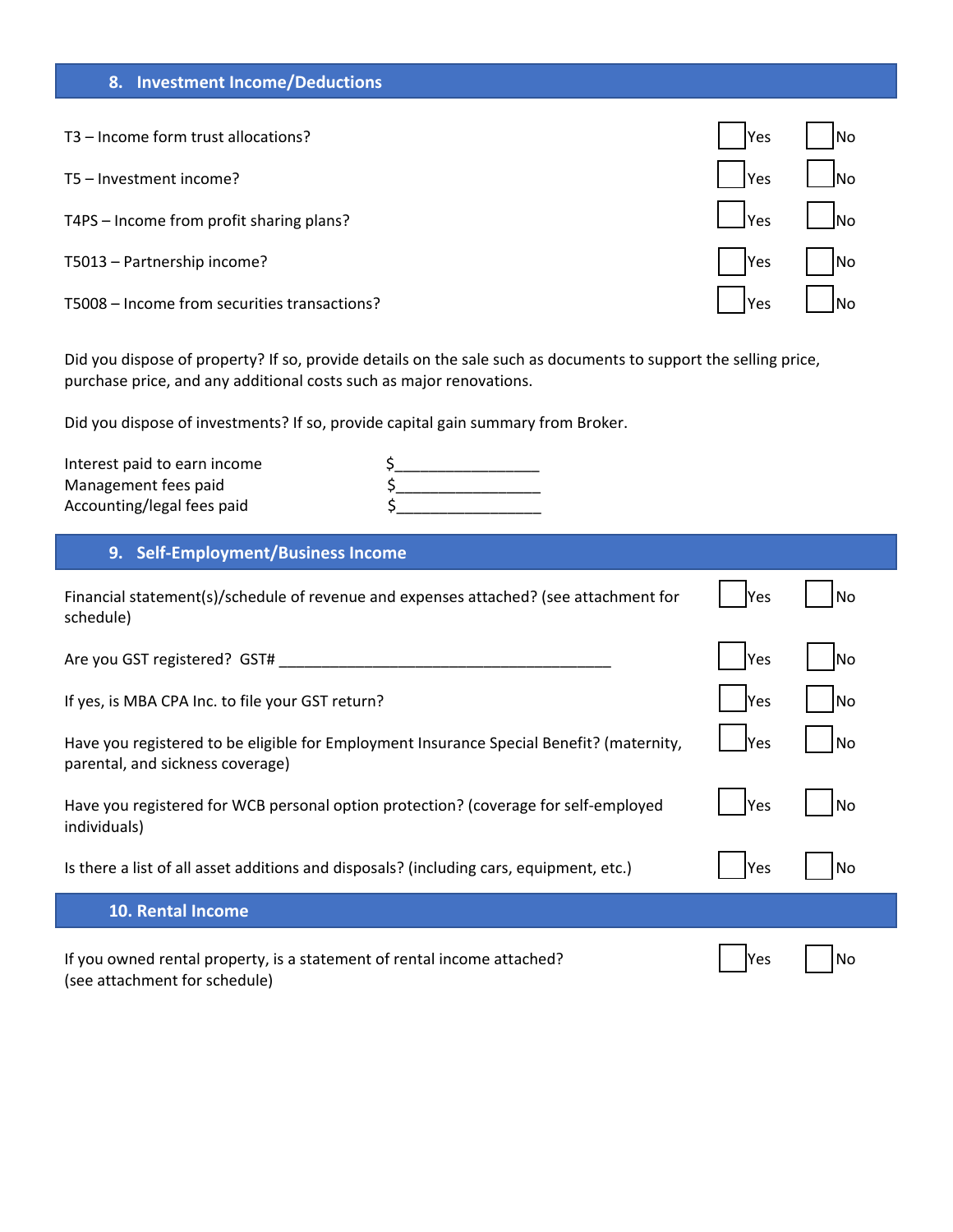| <b>11. RRSP/PRPP Contributions</b>                                                                 |              |             |
|----------------------------------------------------------------------------------------------------|--------------|-------------|
| T-slip for contributions made attached?                                                            | <b>Yes</b>   | No          |
| Were any amounts repaid during the year to a home buyer's plan or a lifelong learning<br>plan?     | <b>Yes</b>   | No          |
| 12. Other Credits                                                                                  |              |             |
| T2202A - Tuition amount for yourself?                                                              | Yes          | lNo         |
| T2202A - Tuition amount claimed on transfer from dependent?                                        | <b>Yes</b>   | lNo         |
| Receipt or amount for taxpayer's student loan interest?                                            | <b>Yes</b>   | lNo         |
| Withdrawals or repayments under Home Buerys' Plan or Lifelong Learning Plan?                       | lYes         | lNo         |
| Receipts/listing of all medical expenses paid in the year for yourself, spouse, and<br>dependents? | Yes          | No          |
| Receipts for Attendant care expenses?                                                              | Yes          | <b>No</b>   |
| Receipts for political contributions?                                                              | lYes         | lNo         |
| Receipts or contributions for registered charities?                                                | lYes         | INo         |
| Digital News Subscription expenses (receipts/details)?                                             | <b>I</b> Yes | lno         |
| Statement for new home to claim the home buyer's amount?                                           | Yes          | lNo         |
| Eligible educator's school supplies expenses?                                                      | Yes          | <b>I</b> No |
| 13. Prior Year Tax Return Information/Correspondence                                               |              |             |

| If new to our firm, are tax returns (and corresponding Notices of Assessment) for the last $ $   Yes       No<br>three years attached? |                                        |
|----------------------------------------------------------------------------------------------------------------------------------------|----------------------------------------|
| If you would like your tax refund deposited directly into your account, is a void cheque                                               | $\vert$ $\vert$ Yes $\vert$ $\vert$ No |

attached?